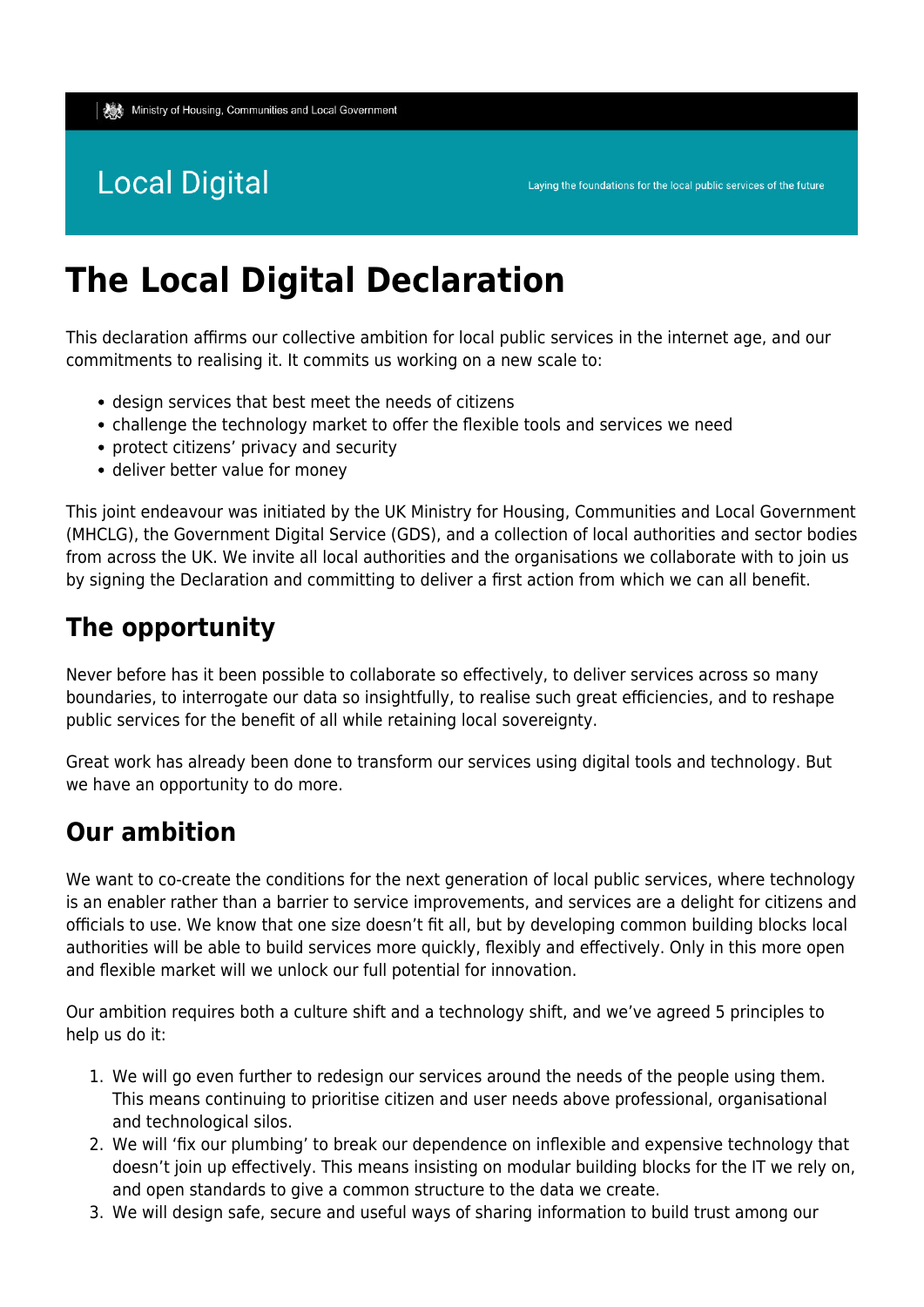partners and citizens, to better support the most vulnerable members of our communities, and to target our resources more effectively.

- 4. We will demonstrate digital leadership, creating the conditions for genuine organisational transformation to happen, and challenging all those we work with to embrace this Local Digital Declaration.
- 5. We will embed an open culture that values, incentivises and expects digital ways of working from every member of our workforce. This means working in the open wherever we can, sharing our plans and experience, working collaboratively with other organisations, and reusing good practice.

## **Our commitments**

MHCLG will establish a delivery team to support all Declaration co-signatories in realising this ambition. It will play a leadership role within central government, advocating for the approach set out in this declaration. It will work with councils as equal partners to create the tools and conditions for reform, delivering common technical patterns and routes to procurement for core services. And, as part of a collective effort alongside local government networks, it will help local authorities find out about priority projects that support this mission and support the continued growth of the local digital community.

In addition, each co-signatory will commit to the following activities:

## **Our leaders, service managers, board members and politicians will:**

- Make sure that digital expertise is central to our decision-making and that all technology decisions are approved by the appropriate person or committee. This will ensure that we are using our collective purchasing power to stimulate a speedy move towards change.
- Have visible, accessible leaders throughout the organisation (publishing blogs, tweeting and actively participating in communities of practice), and support those who champion this Declaration to try new things and work in the open.
- Support our workforce to share ideas and engage in communities of practice by providing the space and time for this to happen.
- Publish our plans and lessons learnt (for example on blogs, Localgov Digital slack; at sector meetups), and talk publicly about things that have could have gone better (like the GOV.UK incident reports blog).
- Try new things, from new digital tools to experiments in collaboration with other organisations.
- Champion the continuous improvement of cyber security practice to support the security, resilience and integrity of our digital services and systems.

### **Our transformation, information technology and digital teams will:**

- Research how to reuse existing user research, service design, common components, and data and technology standards before starting to design or procure something new.
- Build capacity in service-design, so that each service we transform is informally tested by our peers against our national [service standard](https://www.gov.uk/service-manual/service-standard) where appropriate (GDS will be publishing a localfriendly iteration).
- Where appropriate every new IT solution procured must operate according to the [technology](https://www.gov.uk/government/publications/technology-code-of-practice/technology-code-of-practice) [code of practice](https://www.gov.uk/government/publications/technology-code-of-practice/technology-code-of-practice), putting us in control of our service data, using open standards where they exist and contributing to their creation where they don't.
- Share knowledge about digital projects where there is an opportunity for potential reuse or collaboration with others.
- Work together to establish the trust frameworks we need to safely analyse and share personal